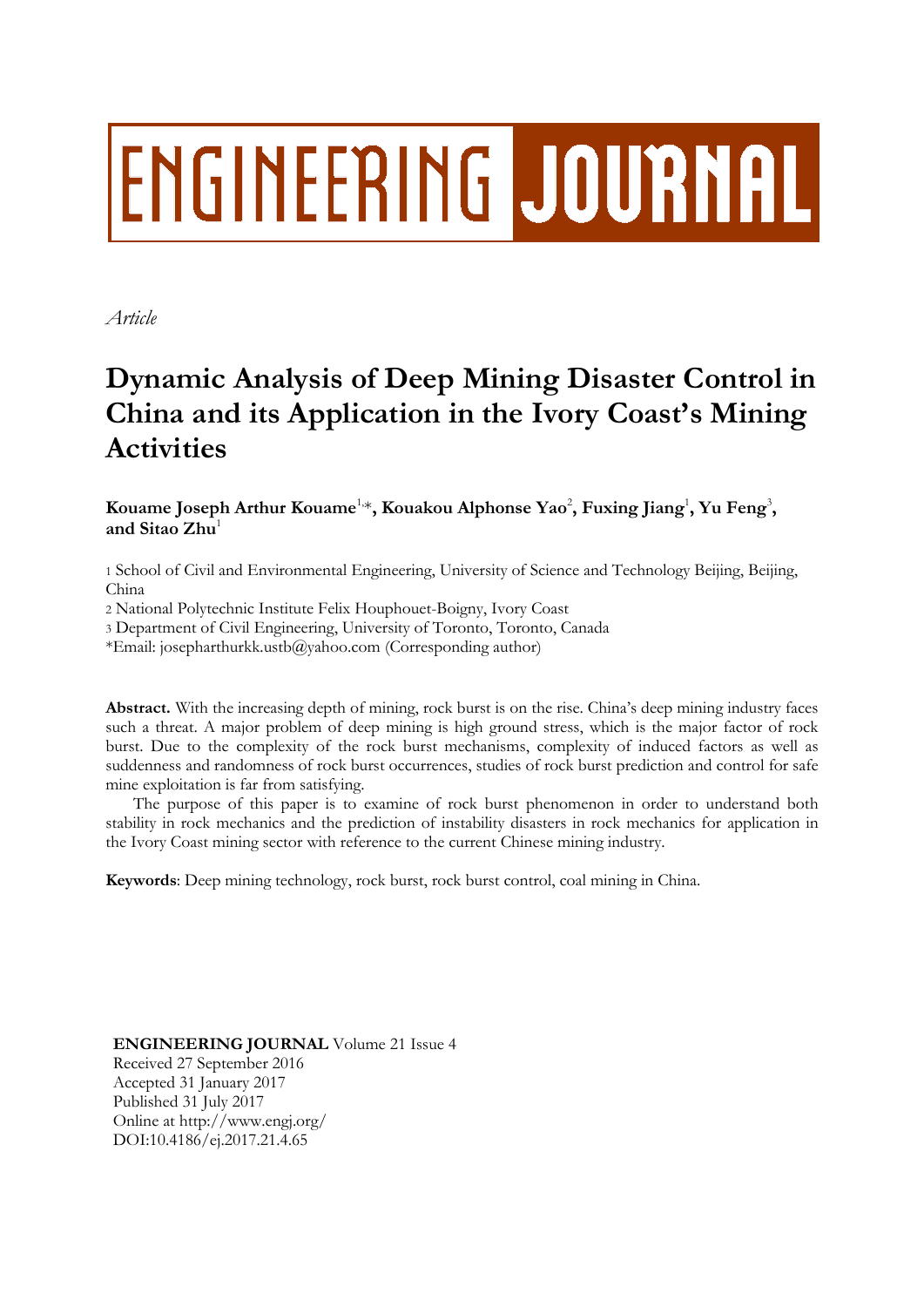# **1. Introduction**

Mining poses a significant threat to population health and the environment. Mining in the Ivory Coast has caused waterway pollution and agricultural area flooding. Deep mining induces redistribution of the stress field based on the rheological and mechanical behavior of the rock mass. This leads to substantial microseismic activity, and is often accompanied by rock bursts [1]. A rock burst consists of an intense expulsion of the worked seam accompanied by violent shocks in the coal seam's surrounding areas, causing significant damage to roadways and pillar closures or coal burst. In most mines, an integrated seismic monitoring system is set up to detect zones of rock burst risk. Mining induced seismic activity occurs in different forms depending on natural conditions and mining geometry (successive panels mined skin to skin or with small pillars in multiple layers). Major dynamic events are generally associated with important seismic activity. Back analysis and interpretation of such activity plays a major role in the prediction of such hazards in future mining areas [2].

Rock burst occurs as a sudden release of elastic strain energy and other phenomena such as scabbing, spelling, ejecting or throwing. While the explanation of this phenomenon is based on hypotheses, empirical results and is well described, a sound theory, fundamental physics or mechanics is lacking [3].

By definition, artisanal and small-scale mining refers largely to miners using inadequate technical materials to operate mines. Artisanal mining can also be described as small, medium or large and informal mining activities mostly run by illegal miners who operate with low technology or minimal machinery. Due to recent technological advancement, some small miners no longer use artisanal methods as they run larger operations. This sector employs over a 100 million people, mainly in developing counties. The Ivory Coast is a West African country whose annual gold production rose from 10 tons in 2014 to 23.5 tons in 2015. China is also a gold producer. As an example, the Linglong mine in Shandong produces over 2.7 tons of gold annually (Fig. 2).

Currently, China is undergoing industrialization with both a rapidly growing economy and metal consumption per person. From 1990 to 2010, China's GDP per capita rose by about 20.8 times. As for metal consumption, steel consumption increased 8.4 times and 7.4 times for 10 types of main nonferrous metals. Although China has made great progress in manufacturing techniques, mechanical equipment, recycling, synthetic utilization, digital mining and informatized mining, only a fraction of the 9000 Chinese metal mines meet international standards, with most medium-sized mines still operating with 1970's equipment. Many small-scale mines have a low level of mechanization and poor organization [4].

Moreover, due to the rapidly growing demand for metals coupled with advancements in mining science and technology, the Chinese mining industry is focusing on more complex mineral deposits, i.e. deposits that are deep-seated, not so rich, soft and unconsolidated, under water and located in severe and cold regions. The following are four main challenges the Chinese mining industry faces.

- 1) There is still an increasingly growing demand for metal to drive industrialization and urbanization;
- 2) Obstacles in resource storage and more than half of major mineral resources depend on imports;
- 3) Mine site environment is worsening;
- 4) Mining science and technology is deteriorating and informatization is needed.

# **2. Objective**

The objective of this paper is to examine rock burst phenomenon, particularly with reference to the findings obtained from research Chinese studies conducted on rock burst occurrence within the Chinese mining industry, in order to understand stability in rock mechanics and the contributing factors as well as the prediction of instability disasters in rock mechanics for application in the Ivory Coast mining sector.

# **3. Methodology**

This study focuses on rock burst phenomenon, particularly within the Chinese mining industry, with findings used for potential application within the Ivory Coast mining industry. Therefore, the scientific method approach is applied. The scientific method is underlined by several postulates: (1) It relies on empirical evidence; (2) relevant concpets are utilized; (3) there is a strong, singular commitment to objective considerations; (4) It presupposes ethical neutrality, i.e., the main aim is to make accurate statements regarding population objects; (5) It results into probabilistic predictions; (6) The methodology is clearly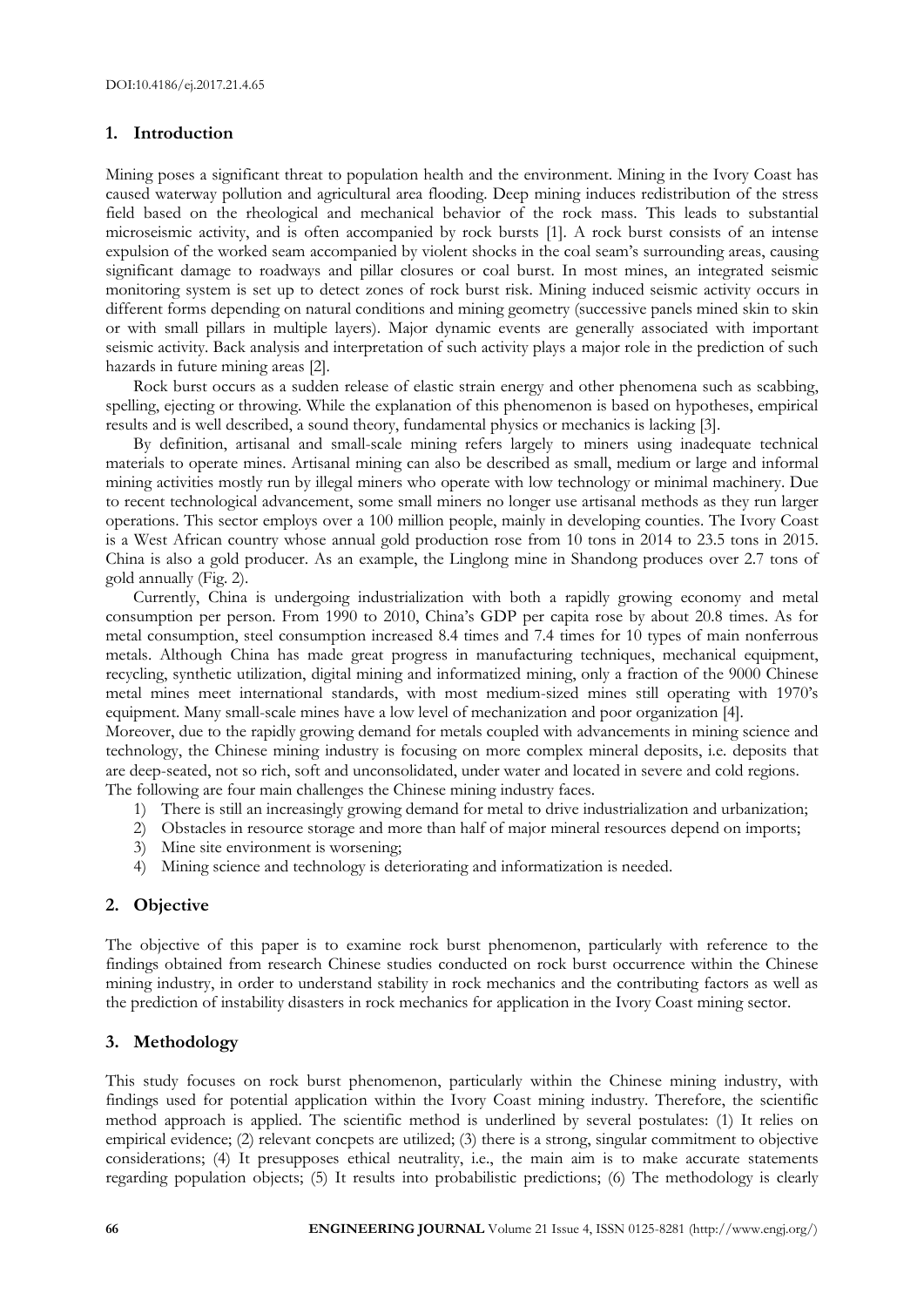stated for critical scrutiny and for use in testing the conclusions through replication; (7) It aims at formulating most general axioms or what can be termed as scientific theories. To ensure this research is conducted in accordance to the scientific method, a literature review of existing empirical research, particularly studies of rock burst within the Chinese mining industry, is undertaken.

#### **4. Literature Review:**

#### **4.1. Mining in China: The Current Situation**

China is one of the world's largest coal producers (Fig. 1). Rock burst or coalmine bump undermines the country's mining sector [5–8]. While extensive rock burst research has been conducted in China, such knowledge is still inadequate for the formulation of a prediction and control method that aids in the protection of people and goods [9–13].



Fig. 1. Mine distribution in China.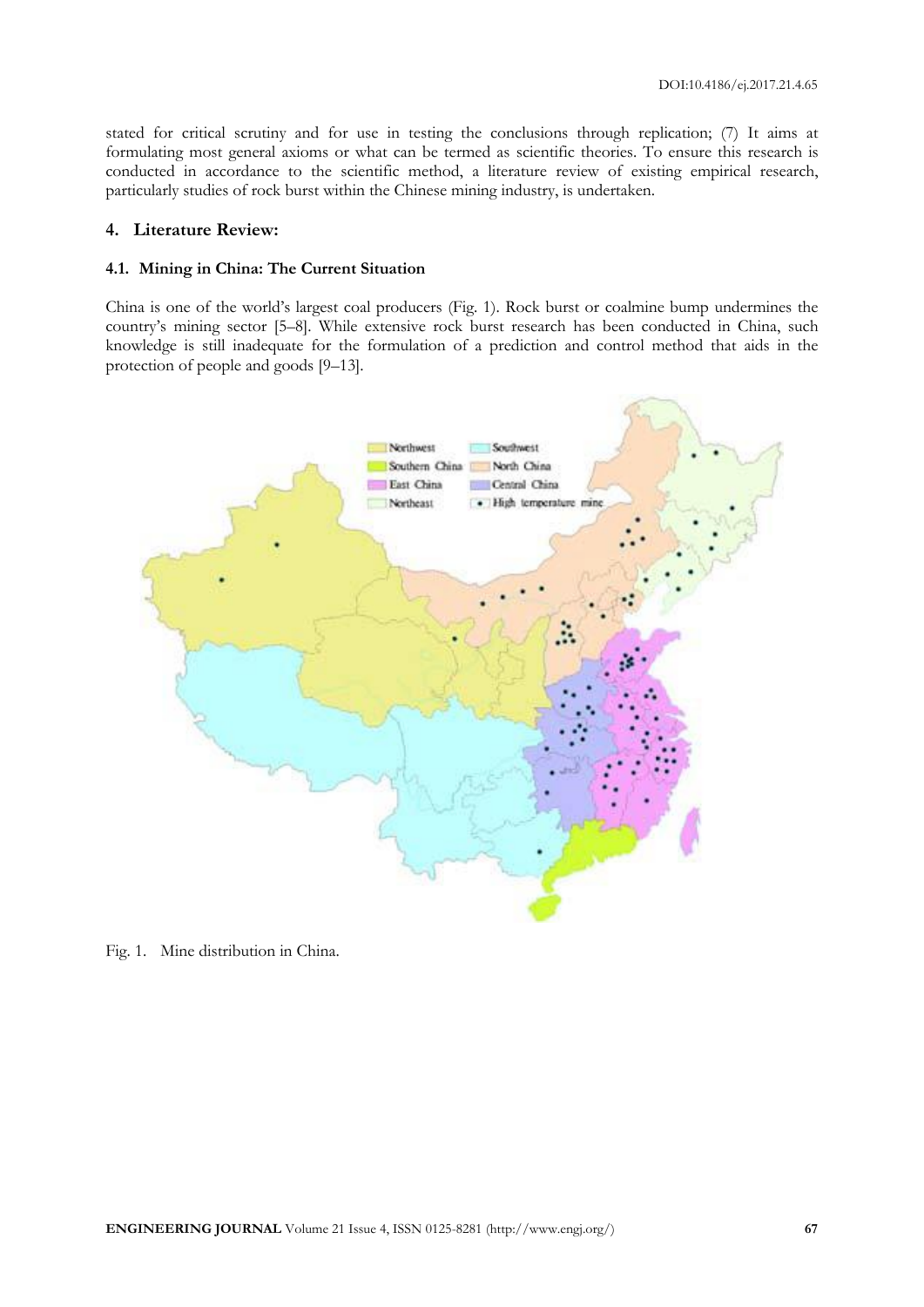

#### Fig. 2. Location of the Linglong gold mine.

# **4.2. Accidents: No Small Matter**

On September 6th, 2004, an accident occurred on the 2310 track during the preparation of injection concrete and grouting goaf-plugging measures. The incident resulted in 2 deaths and 6 injuries. 300 meters of roadway and 74 meters of the 35000 concentrated Belt Roads were completely damaged.



Fig. 3. Distribution of heat disaster coal wells.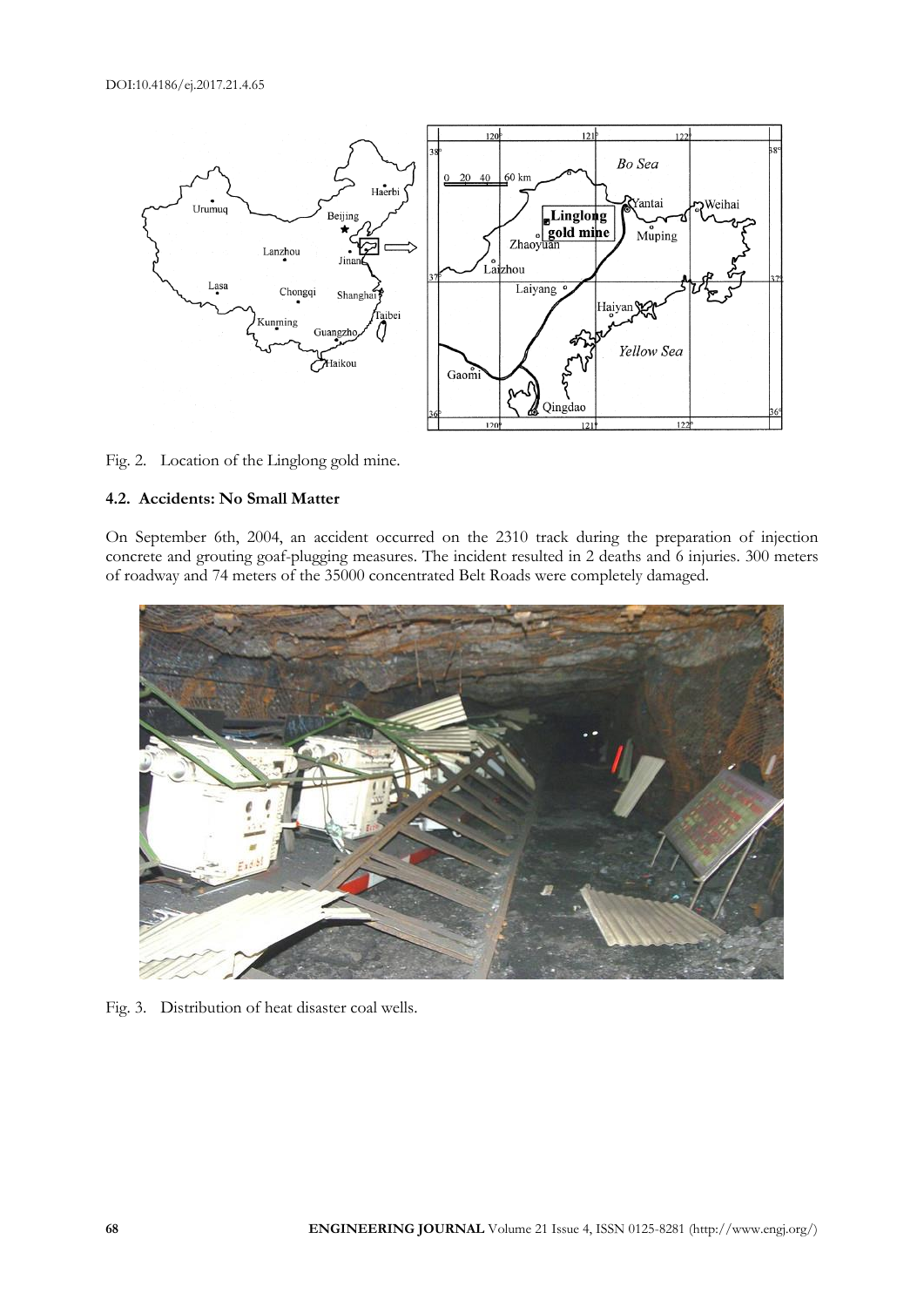

Fig. 4. Typical safety accidents.

# **4.3. Future Deep Mining**

In the past 5 years, further exploration of deep-seated mines have found that more than 160 existing Chinese mine sites are potential sites for deep mining, with a total potential value of beyond  $\yen$ 1,000 billion, with a large majority such mines to go into deep mining within 15 to 20 years. However, stress and temperature increases with increased mining depth. Metallogenic and rock burst prediction technology such as GIS and ventilation is required.

#### **4.4. China and the Ivory Coast: A Comparison**

China, being a large coal producer, is a beneficial and significant job creating industry for the Chinese people, unlike the Ivory Coast, where artisanal mining activity thrives due to the high rate of abject poverty and the low price of agricultural produce. In order to deal with poverty and better their lives, the people engage in artisanal mining in all parts of the country. Artisanal mining has been detrimental environmentally, socially and financially, while rock burst is a key issue in China's advancing mining industry.

# **5. Rock Burst and Contributing Factors**

#### **5.1. The Definition of Rock Burst**

Rock burst is defined as a mining-induced seismic event that causes damage to openings in the rock. A rock burst will cause damage of varying severity. These bursts, occuring at mining depths of over 600 to 1000 meters, are due to a sudden and severe failure of rocks from a high stress concentration in deep underground excavations that occur with the instantaneous release of strain energy stored in the rocks.

#### **5.2. Factors: The Case of Mining in China**

In China, the direct cause is due to the fact that over 34,000 mining areas focus on isolated coal pillar mining at deep mining depths, resulting in high gravity stress. As a result of the formation of high stress isolated coal pillars under the influence of "stress corrosion effect", coal pillars and rock contain around 6 million joules of energy, large enough to induce a microseismic event. Instability and disequilibrium in the coal pillar results in rock and coal bursts.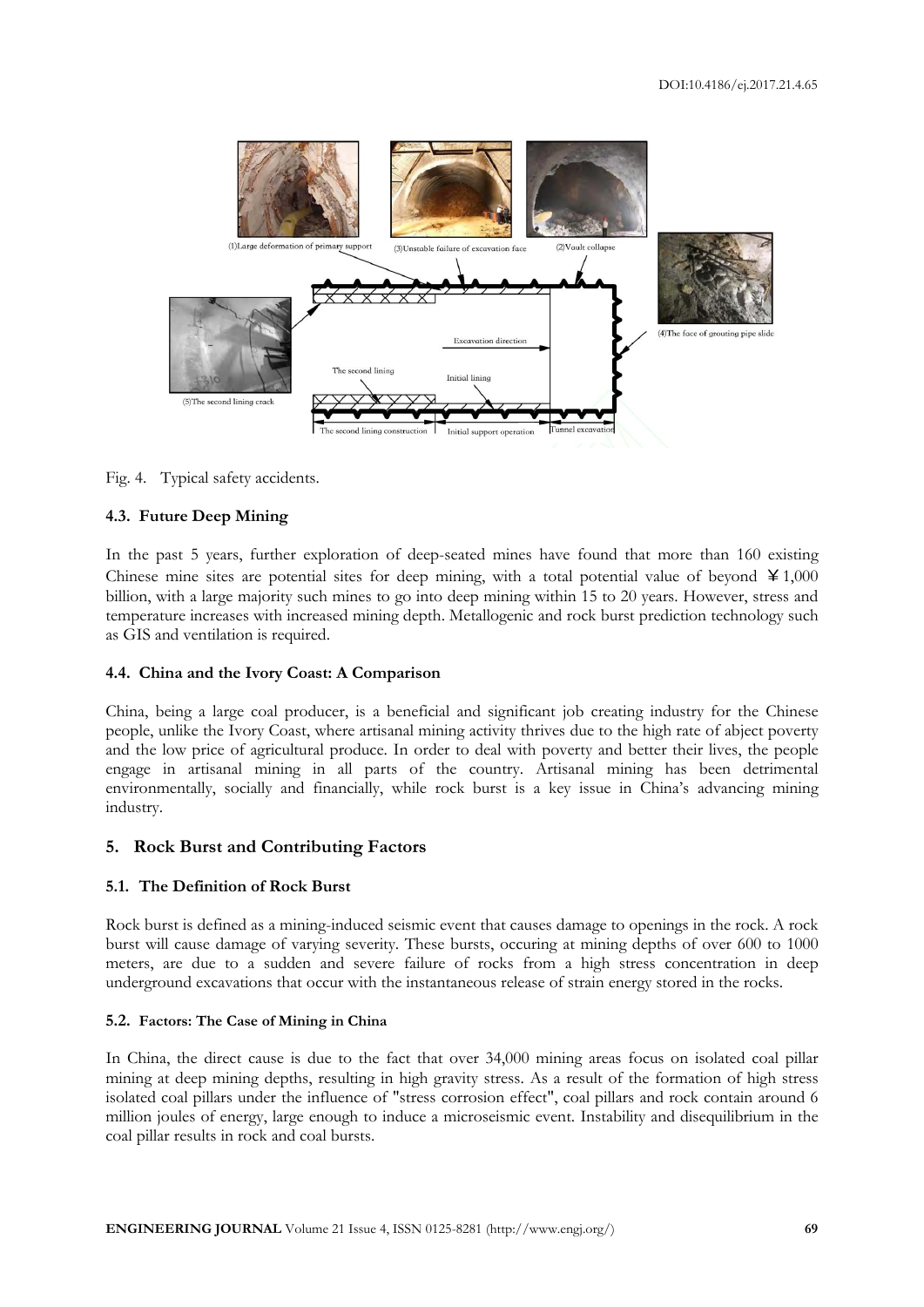

Fig. 5. Rock burst danger zones around the working face.

# **5.3. Indirect Causes of Deep Mine Accidents**

Generally, coal seam has a strong impact propensity; the average depth in an underground tunnel is 1027m. Accident and roadway layout in a conventional manner, contact with concentrated Lane roadway cross-cut to form a plurality of isolated deep mining depth and high stress coal, which led to the absence of mining disturbance conditions of "high stress creep and isolated local coal overall instability coupling shock "complex dynamic disaster. Currently, there is little understanding of this mechanism within the global mining industry.

# **5.4. New Complex Dynamic Disasters**

Recently, the mining industry faces potential a new risk: coalmine bump. Bumps occur due to relatively thick overburden and extremely rigid strata occurring immediately above and below the mine coalbed. Additionally, the probability of bump occurrence is increased by certain mining practices that concentrate stresses during retreat mining in areas where geologic conditions are conducive to bumps.

# **6. Mine Bump: Technical Appraisal Report**

The mine is equipped with a program which covers the entire mine SOS microseismic monitoring system, a 24 seismometer is installed, 35001 Face installed a KJ550 stress monitoring system, set KJ551 microseismic monitoring system, equipped with 150-type drill rig 4, with cuttings method, electromagnetic radiation and the risk of impact on the mining face is detected; the impact of coal seam mining face danger in hazardous areas using large diameter drilling and other relief measures for getting rid of danger. Mostly, the accident area and scour protection measures and the implementation are related to the features. The roadway excavation before the accident area can develop a special scour protection measures during excavation in advance implementation of large diameter drilling relief, drilling depth of 18m, diameter 110mm; two to help implement a hole depth 22m, spaced not more than 3m, diameter of 110mm large diameter bored; bottomed coal roadway coal was carried out at the end of distress blasting.

# **7. Post Rock Burst Findings**

Generally, after the accident the basic characteristics are as follows:

1) Absence of obvious sign before the accident, the mine monitoring and warning equipment exhibit no obvious abnormalities;